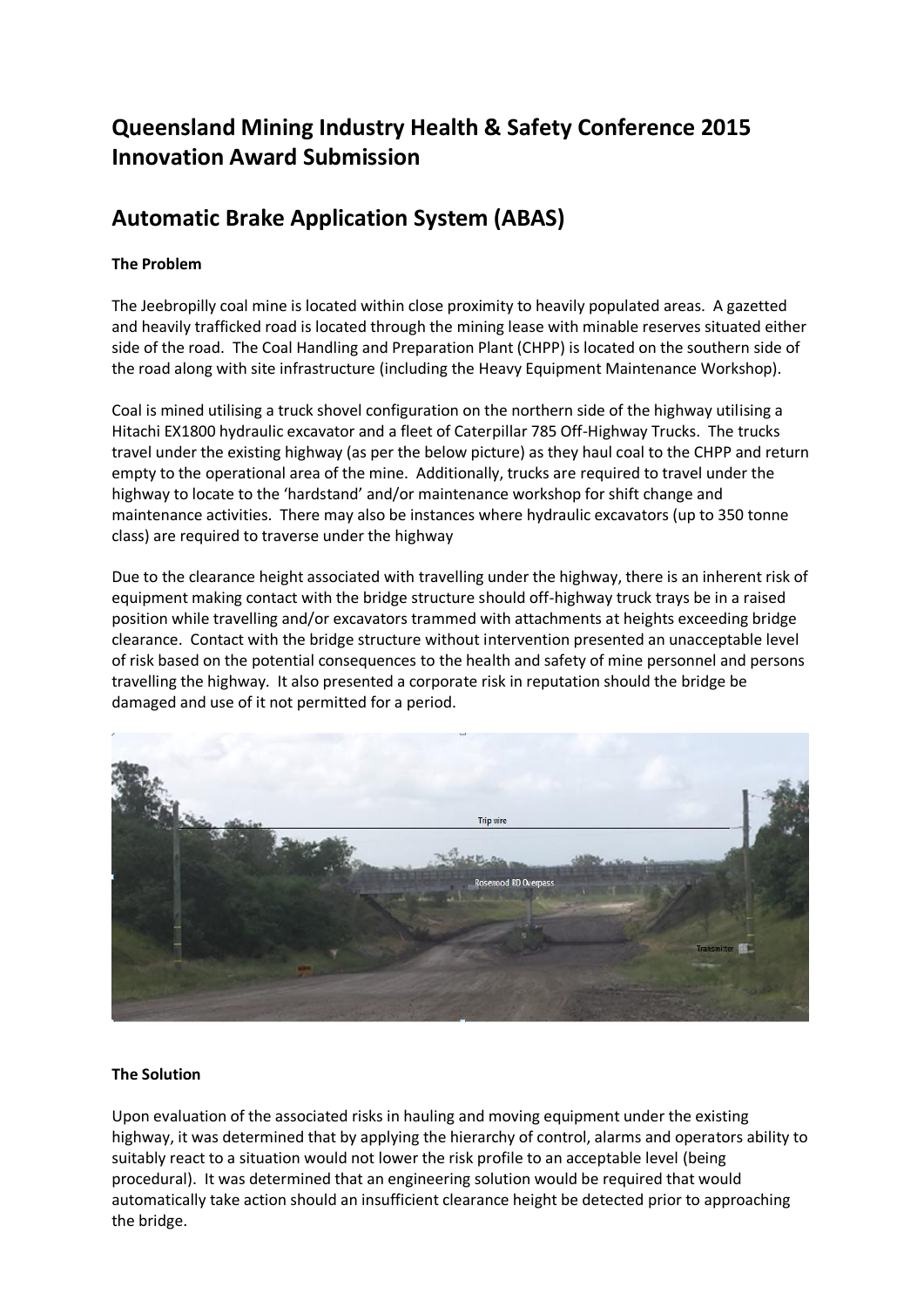An internal solution was sought and as a result, a trip wire (connected to a 'pull switch') was installed to present an early alarm should minimum clearance not be achieved in approaching the bridge. Once in contact with the trip wire, it will activate the 'pull switch' opening a 'normally closed' electrical circuit energising a transmitter mounted on the base of the trip wire pole. The now energised transmitter will send a signal via radio frequency (RF) to a RF receiver mounted in the cab of the off-highway truck. The receiver in the truck will activate an audible alarm in the cab alerting the operator prior to releasing the air pressure from the park brake release system after a 2 second delay. The slow release of air pressure from the park brake release system will allow a controlled application of the park brake, bringing the truck to a controlled stop. The transmitter range for truck brake application has been calibrated to 60m with a stopping distance of approximately 15m at maximum speed.

With the exception of external technical assistance on the radio frequency technology and design of RF transmitter/receivers, the system has been a New Hope Group design with internal labour utilised for the design and installation for all truck brake application systems. A comprehensive change management process was applied with input from all stakeholders ensuring a robust system with effective outcomes. Although effectively only an input for application of the park brake system has been introduced, the Original Equipment Manufacturer (OEM ) has been engaged to ensure that no truck capabilities have been compromised in the implementation of the ABAS system. Similarly, we have detailed the system to the Qld Mining Mechanical Inspector, seeking input or potential oversights in the implementation.

Fail Safe: The ABAS is designed to be failsafe via utilisation of a solar charged two battery powered transmitter system. In the event that adequate sunlight is not available to the solar panel, the transmitter's main battery has sufficient capacity to maintain the system for over 5 days. Furthermore, in the event of a battery or power failure to the main system, the second battery provides sufficient power for the transmitter to send a signal and activate the brake receiver system in the trucks, alerting that the system has faulted. The truck's cab mounted radio frequency receiver must supply power to the electric air solenoid valve or the brakes will not be released, meaning a fault in system will not allow the park brakes to be released until any fault is rectified.

In addition, an electric solenoid valve has been added into the park brake release system that provides an additional level of warning for following trucks that brakes have been applied by activating the existing brake lights when the park or emergency brakes are applied. This modification combined with site procedures for maintaining safe travel distances between machines alerts operators of the application of brakes due to a system failure or unexpected application of the brakes.

Implementation testing has been comprehensive with numerous dynamic tests completed at varying speeds and in differing operating conditions (see below table for a snapshot of results). Testing has been recoded via video for future reference and to demonstrate modulated application preventing wheel 'lock up' and potential for 'skidding'.

| <b>DATE</b> | <b>MACHINE</b>           | <b>LOCATION</b>               | <b>INCLINE</b> | <b>SPEED</b>      | <b>GEAR</b> | <b>STOPPING</b><br><b>DISTANCE</b>                       | <b>COMMENTS</b>                                                                                                             |
|-------------|--------------------------|-------------------------------|----------------|-------------------|-------------|----------------------------------------------------------|-----------------------------------------------------------------------------------------------------------------------------|
| 18.02.2015  | <b>CAT 785</b><br>#12305 | Overapss pit<br>southern ramp | 6%             | $12 \text{ km/h}$ | 1st         | 9m                                                       | Body down, No skidding                                                                                                      |
| 18.02.2015  | <b>CAT 785</b><br>#12305 | Overapss pit<br>southern ramp | 6%             | 55<br>km/h        | 6th         | <b>Bakes</b><br>applied @<br>15.3m<br>Stopped @<br>58.4m | Body down, skidding,<br>A light shower of rain had<br>fallen before the test<br>Truck came to rest 90m<br>before the bridge |

#### Dynamic brake application test results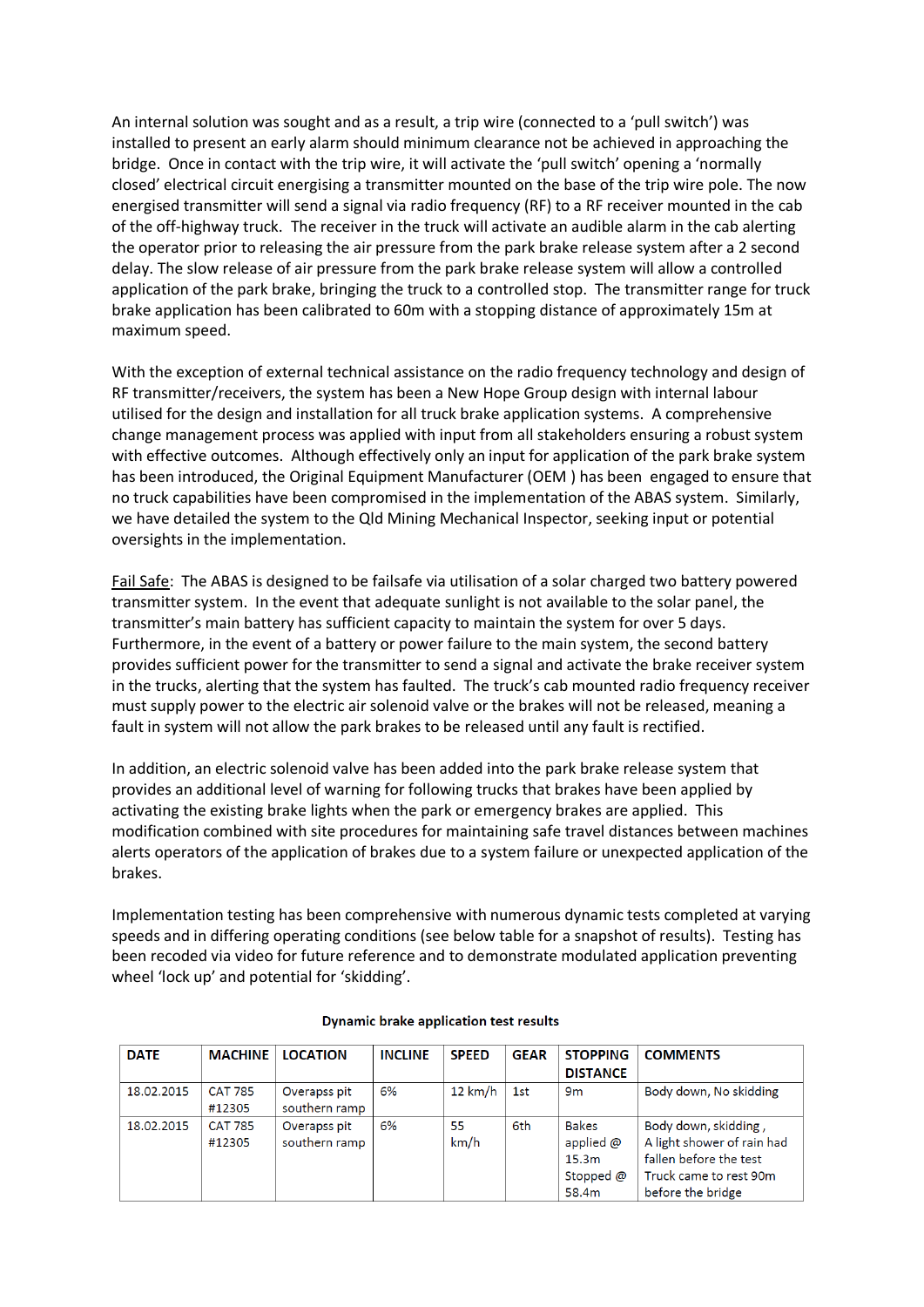